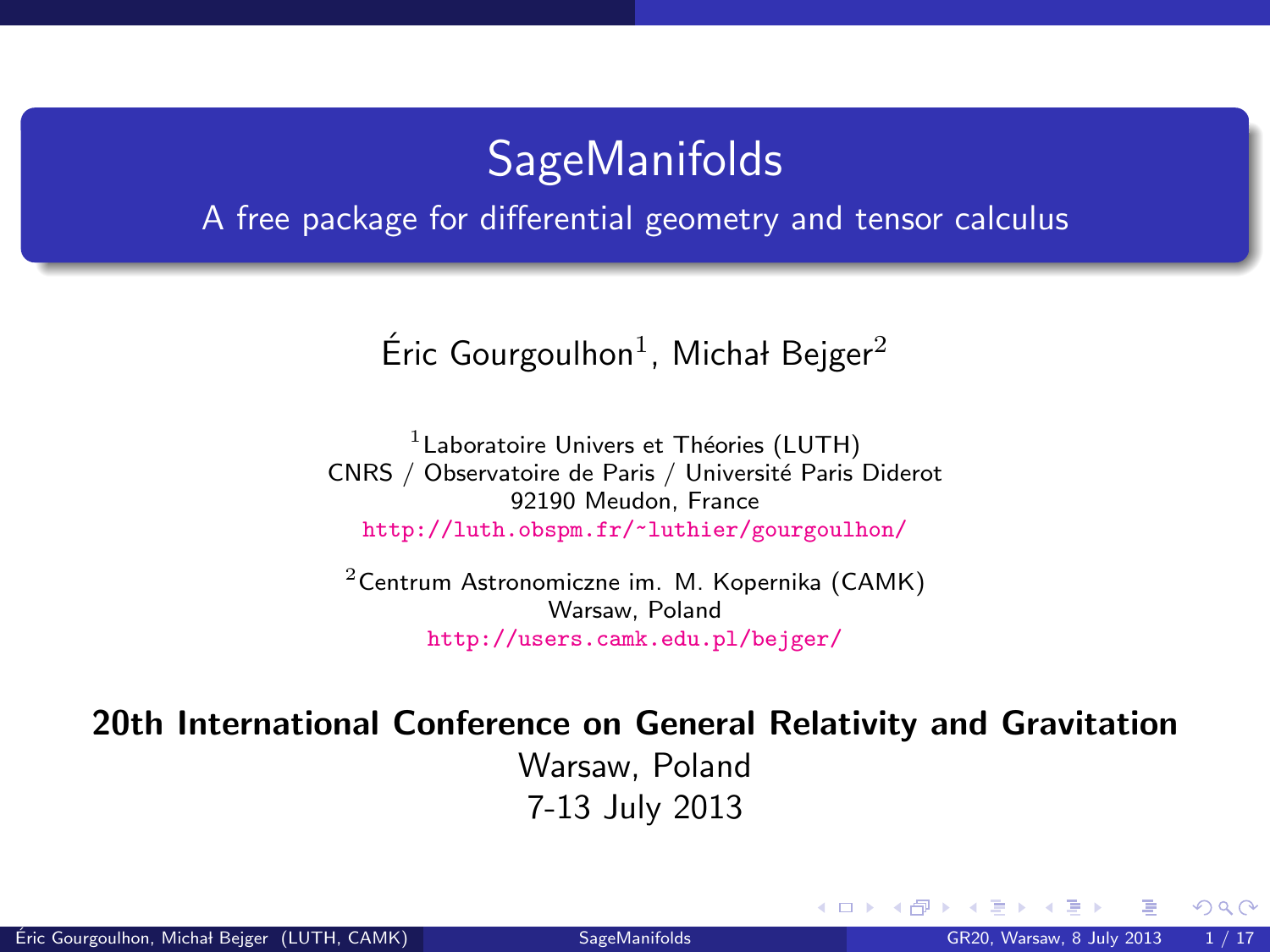### 1 [An overview of Sage](#page-2-0)

2 [The SageManifolds project](#page-5-0)



 $299$ 

**K ロ ⊁ K 伊 ⊁**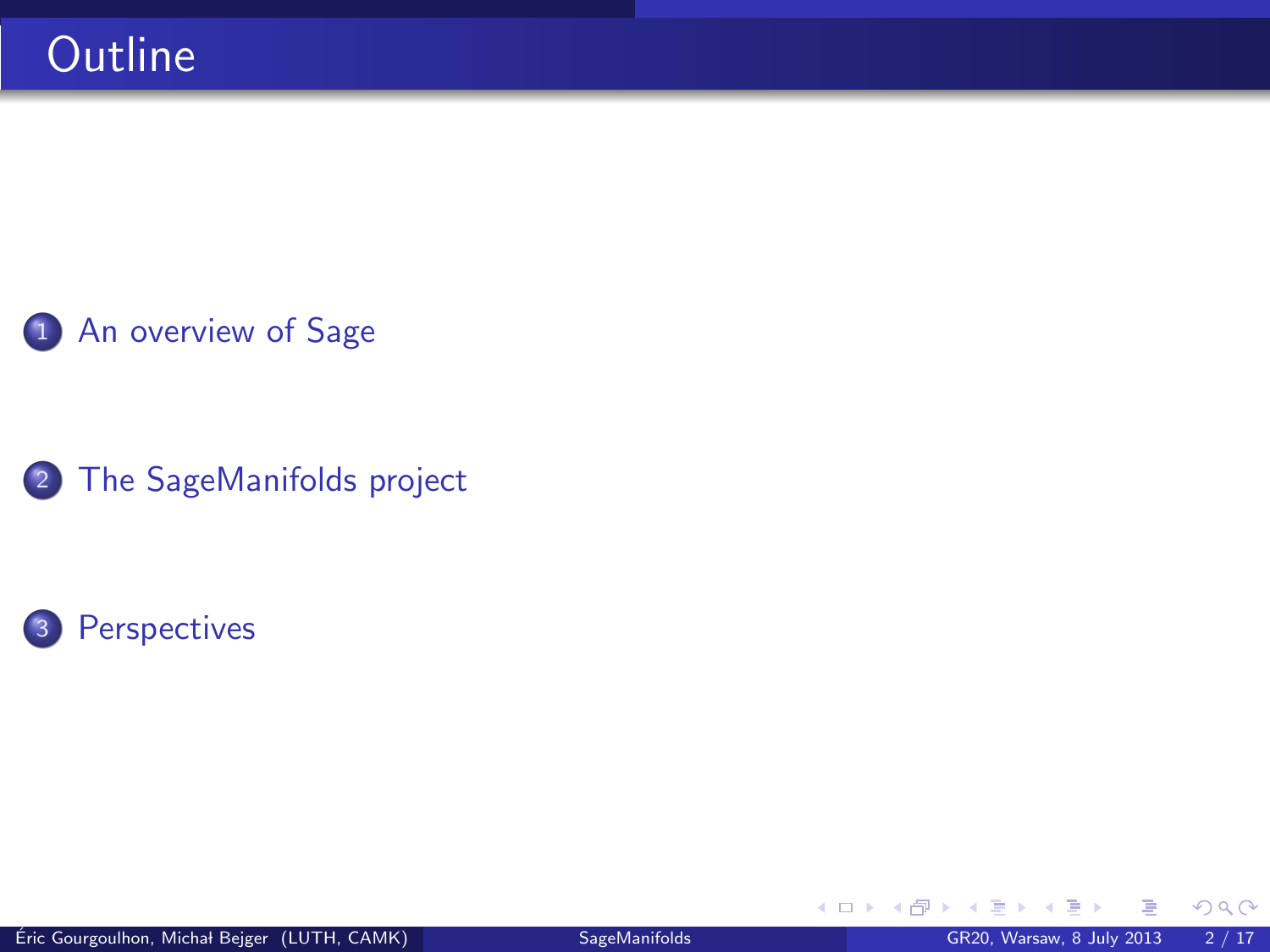## **Outline**

1 [An overview of Sage](#page-2-0)

[The SageManifolds project](#page-5-0)

### **[Perspectives](#page-15-0)**

<span id="page-2-0"></span> $\sim$  $-4$ 

**K ロ ▶ K 御 ▶ K 君**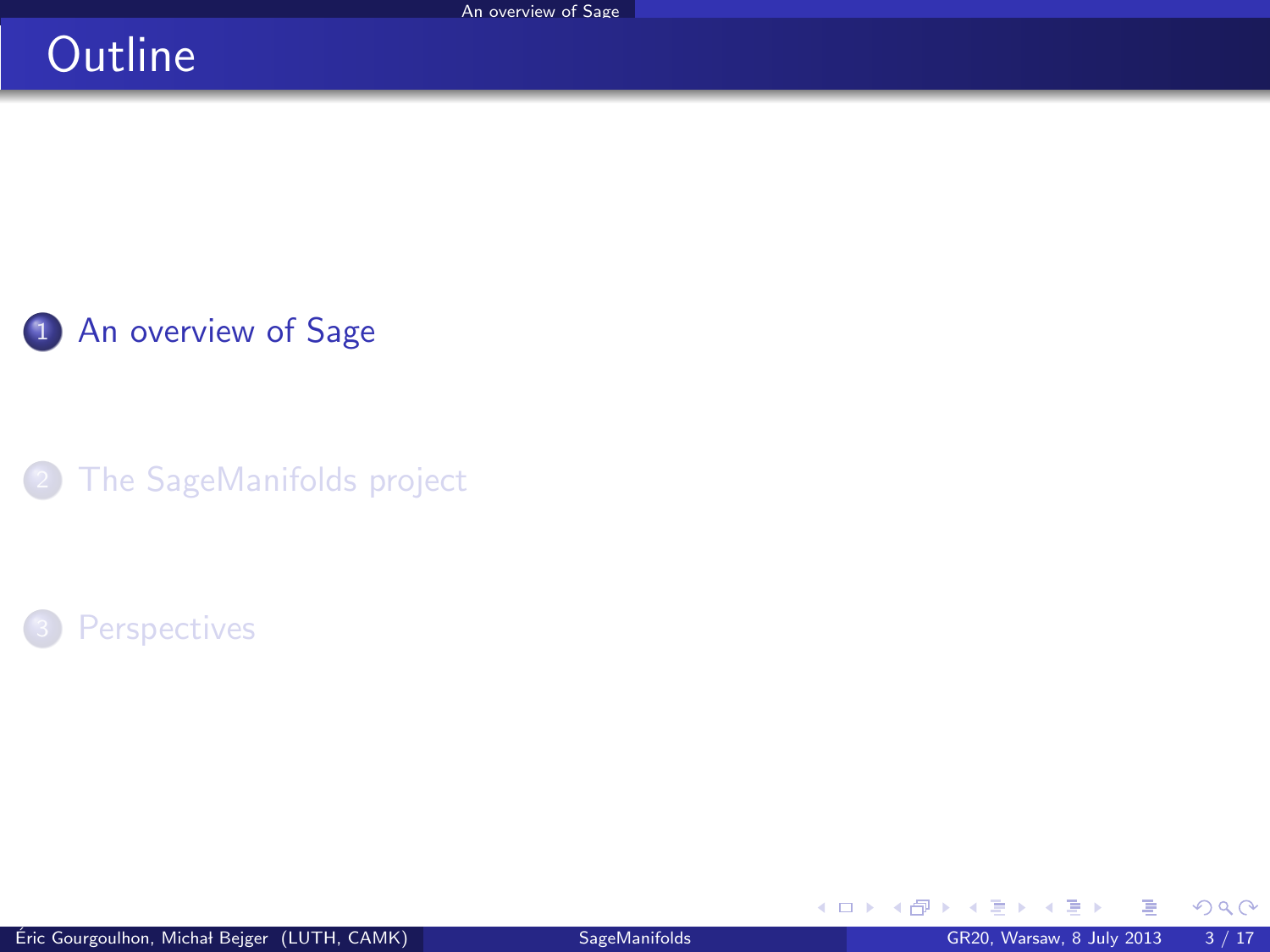## Sage in a few words

- Sage is a free open-source mathematics software
- it is based on the Python programming language
- it makes use of **many pre-existing open-sources packages**, among which
	- Maxima (symbolic calculations, since 1967 !)
	- GAP (group theory)
	- PARI/GP (number theory)
	- Singular (polynomial computations)
	- matplotlib (high quality figures)

and provides a uniform interface to them

 $\bullet$  William Stein (Univ. of Washington) created Sage in 2005; since then,  $\sim$ 150 developers have joined the Sage team

#### The mission

Create a viable free open source alternative to Magma, Maple, Mathematica and **Matlah** 

<span id="page-3-0"></span> $\Omega$ 

**K ロ ト K 何 ト K 目**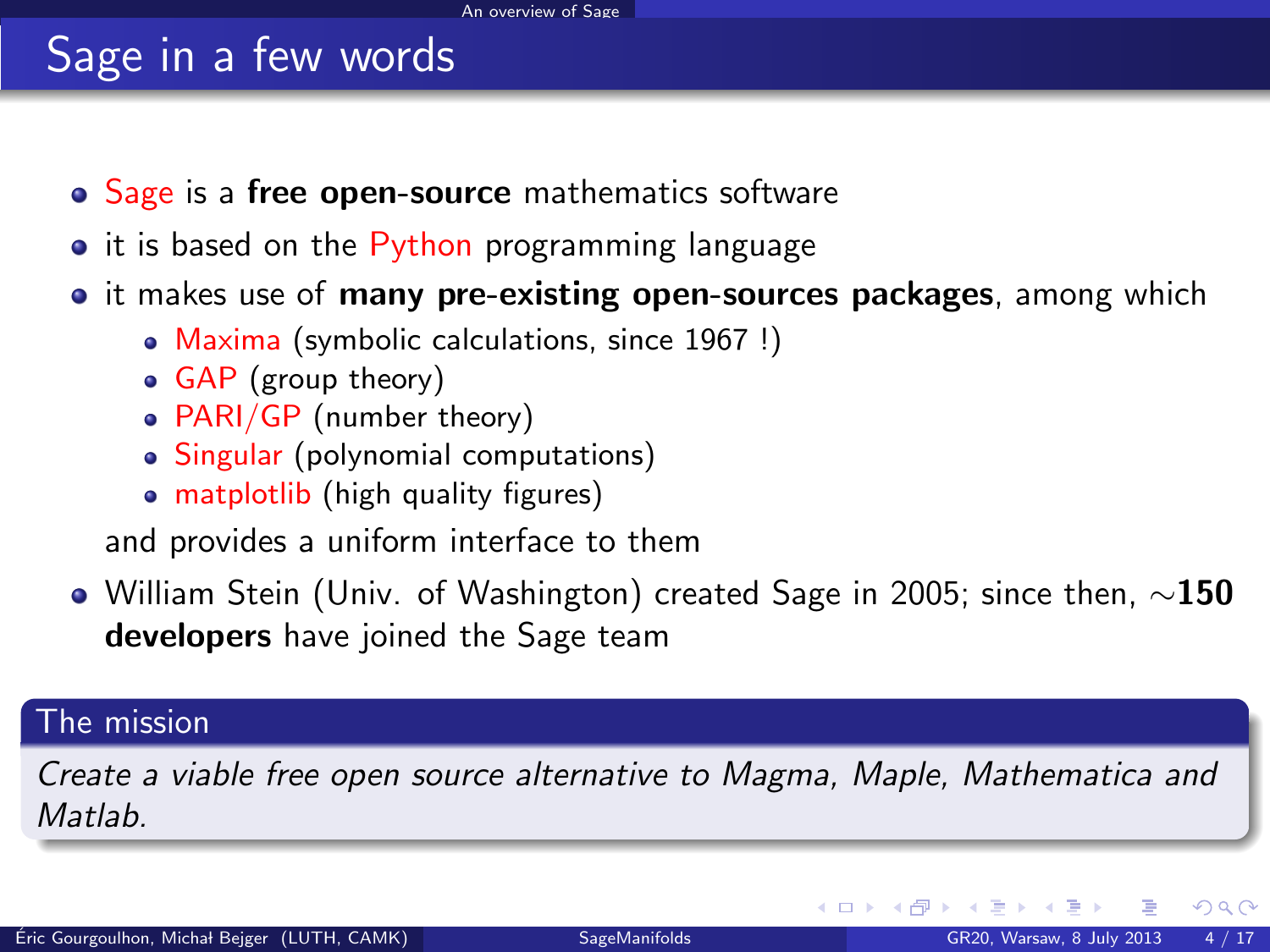## Advantages of Sage

#### Sage is free

Freedom means

- **•** everybody can use it, by downloading the software from <http://sagemath.org>
- <sup>2</sup> everybody can examine the source code and improve it

#### Sage is based on Python

- no need to learn a specific syntax to use it
- easy access for students
- Python is a very powerful object oriented language, with a neat syntax

#### Sage is developing and spreading fast

...sustained by an important community of developers

<span id="page-4-0"></span> $\Omega$ 

**K ロ ▶ K 伊 ▶ K 舌**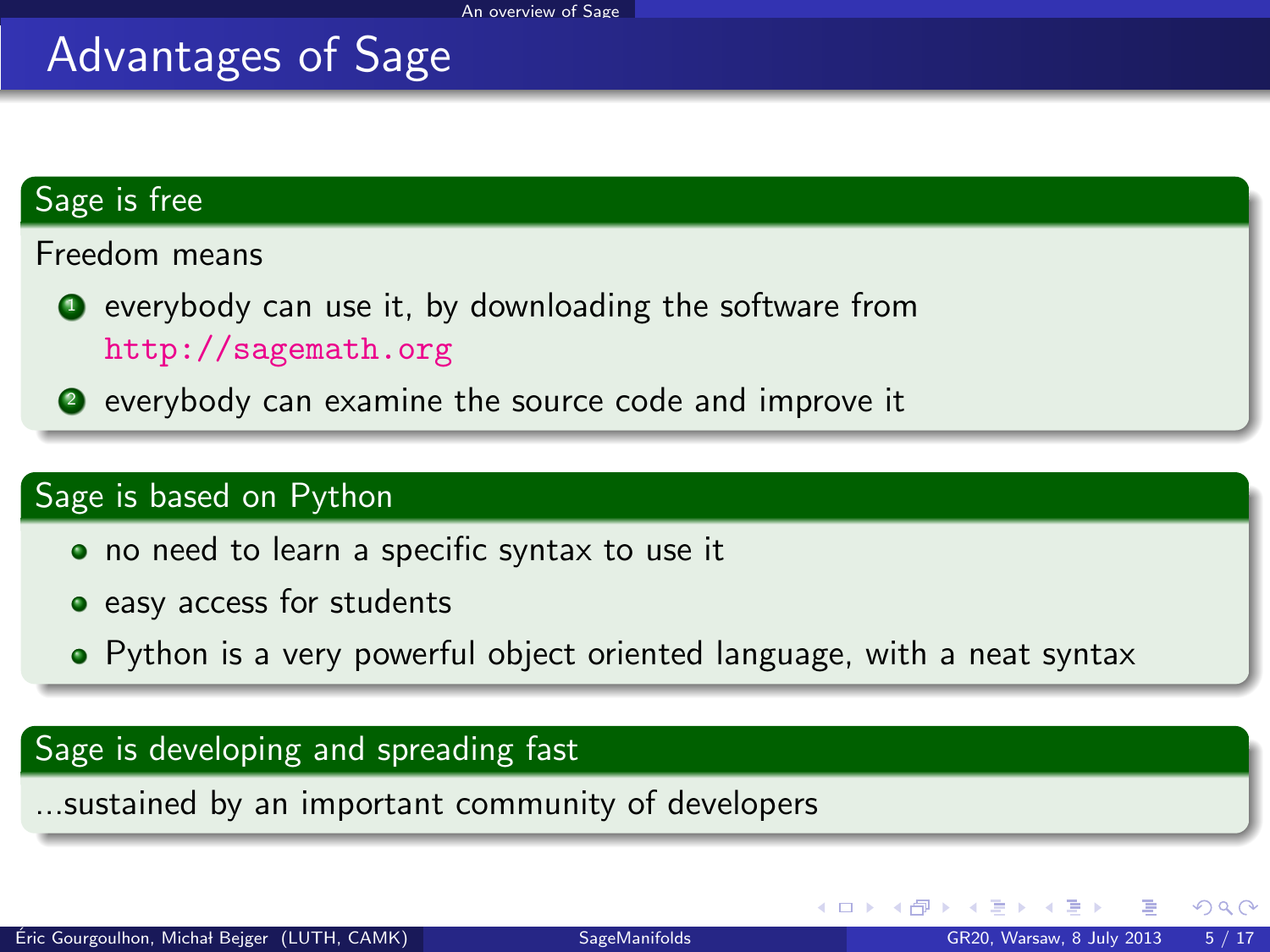## **Outline**

**1** [An overview of Sage](#page-2-0)

2 [The SageManifolds project](#page-5-0)

### **[Perspectives](#page-15-0)**

**K ロ ト K 伊 ト K** 

<span id="page-5-0"></span>э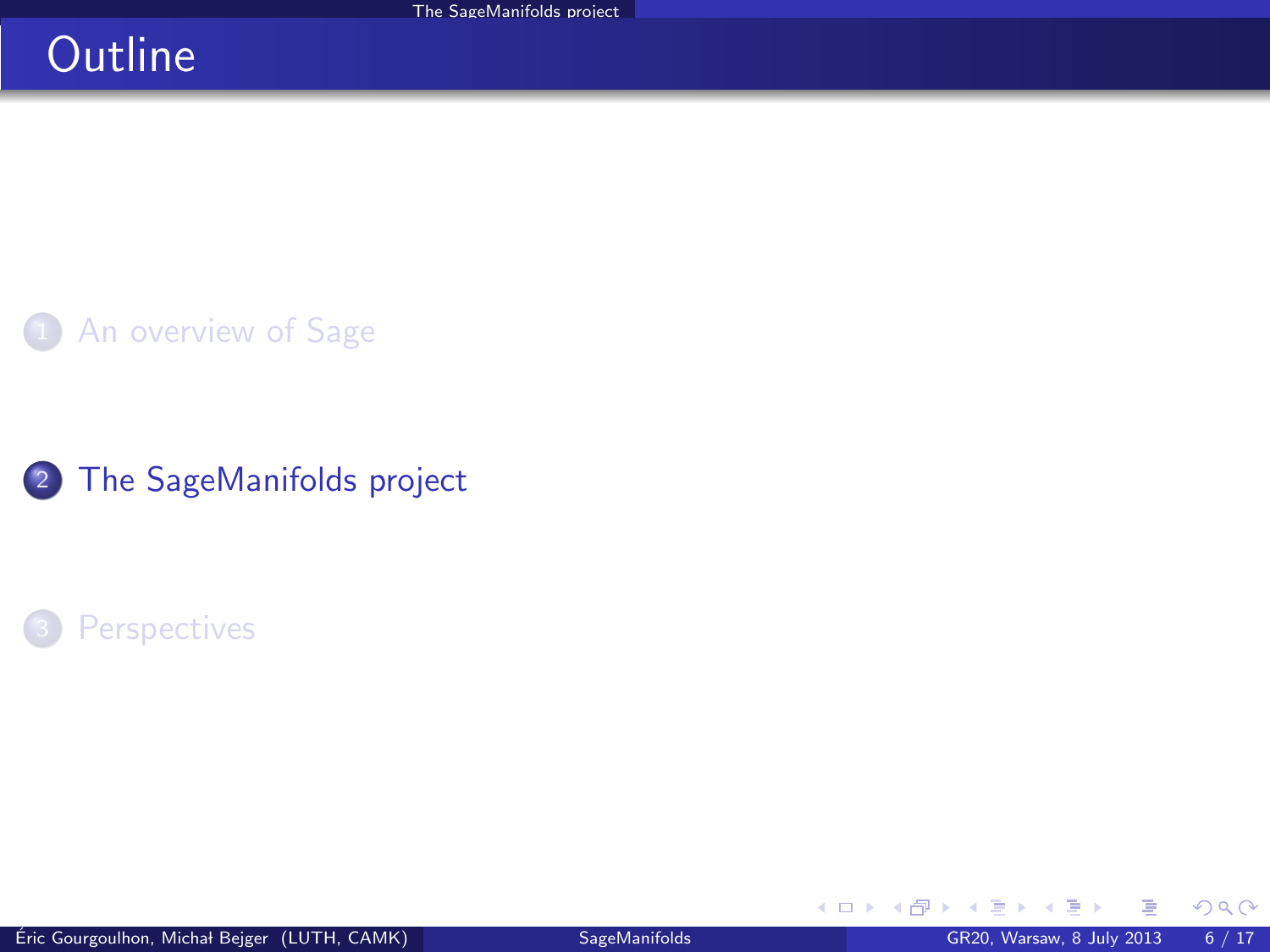## Existing softwares for differential geometry

### Packages for proprietary softwares:

- xAct free package for Mathematica
- DifferentialGeometry included in Maple
- Atlas 2 for Maple
- $\bullet$   $\cdot$   $\cdot$   $\cdot$

#### Standalone softwares:

- Cadabra field theory (free)
- SnapPy topology and geometry of 3-manifolds (Python) (free)
- $\bullet$   $\cdot$   $\cdot$

<span id="page-6-0"></span> $\Omega$ 

∢ □ ▶ ∢r<sup>□</sup> ▶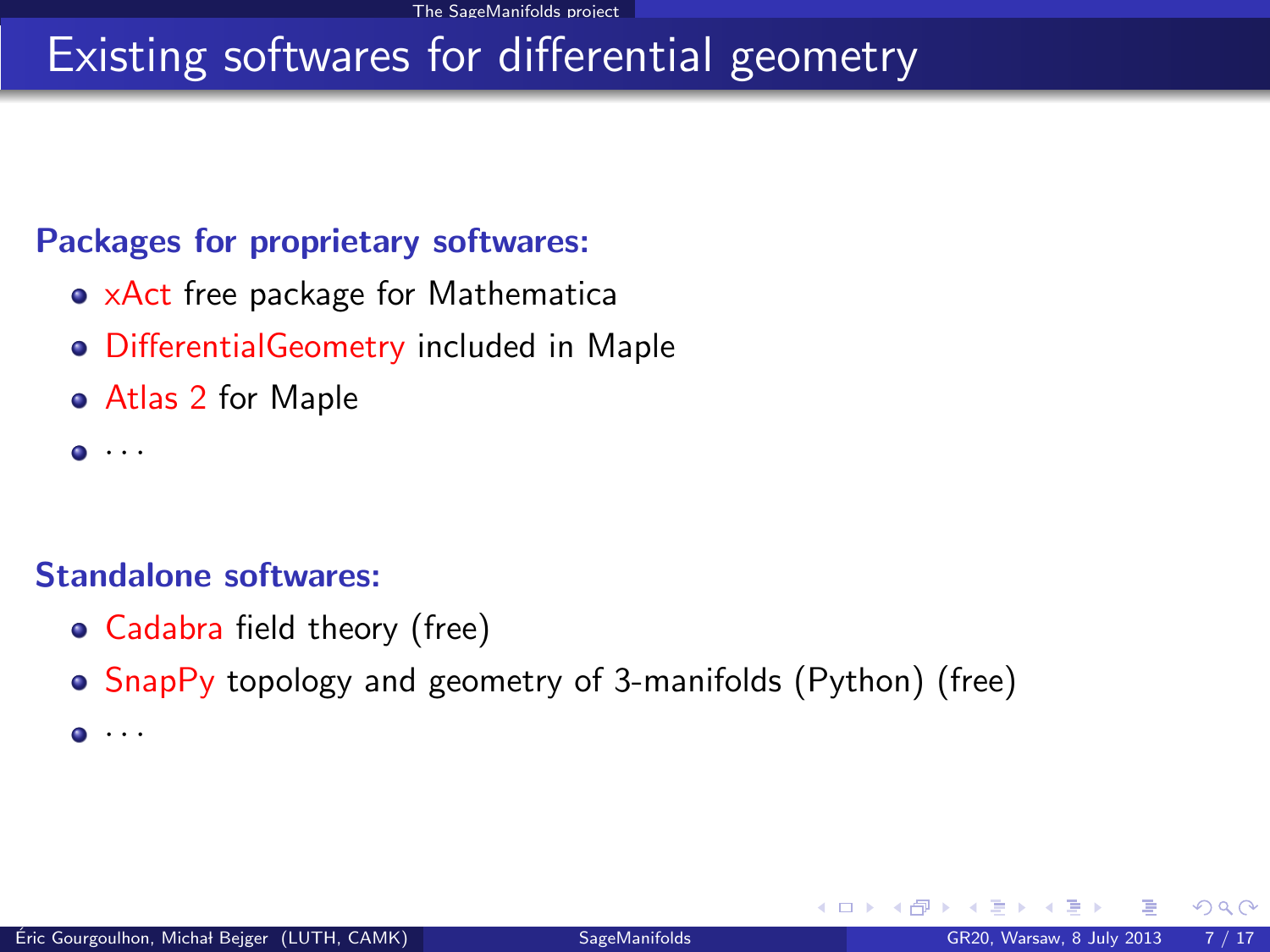## The situation in Sage

Sage is well developed in many domains of mathematics: number theory, group theory, linear algebra, etc.

but nothing is implemented for differential geometry, except for differential forms on an open subset of Euclidean space (with a fixed set of coordinates).

Hence the SageManifolds project

<span id="page-7-0"></span> $\Omega$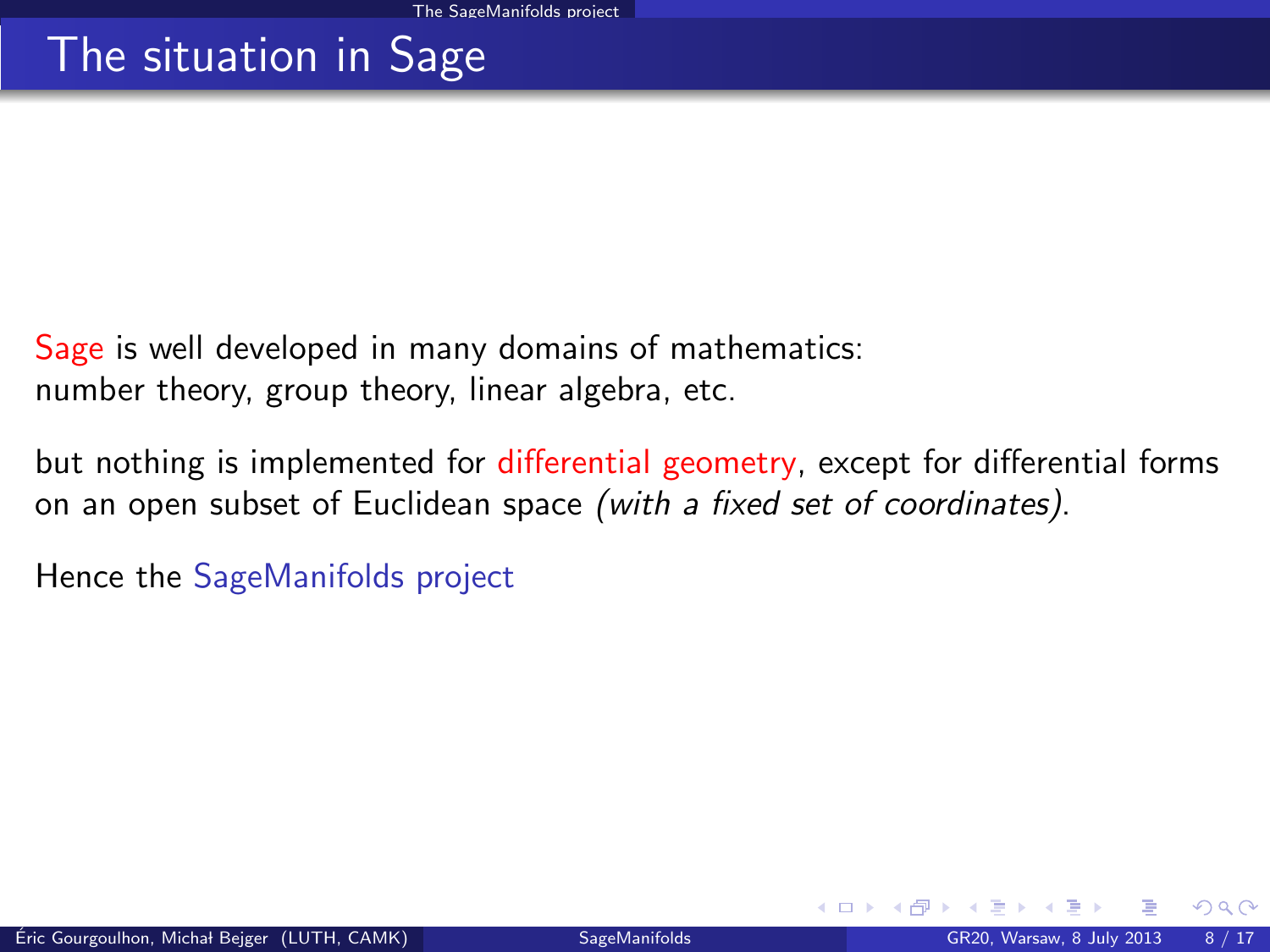# **SageManifolds**

A new set of Python classes implementing differential geometry in Sage:

- $\bullet$  Manifold: differentiable manifolds over  $\mathbb R$ , of arbitrary dimension
- SubManifold, Curves: submanifolds
- Point: points on a manifold
- Chart: charts
- **DiffMapping, Diffeomorphism: differential mappings between manifolds**
- ScalarField: differential mappings to  $\mathbb R$
- TensorField, VectorField, SymBilinFormField, etc.: tensor fields on a manifold
- $\bullet$  DiffForm, OneForm:  $p$ -forms
- VectorFrame, CoordBasis: vector frames on a manifold, including tetrads and coordinate bases
- Components, CompWithSym, etc.: components of a tensor field in a given vector frame
- AffConnection, LeviCivitaConnection: affine connections
- <span id="page-8-0"></span>**• Metric, RiemannMetric, LorentzMetric: pse[ud](#page-7-0)[o-R](#page-9-0)[i](#page-7-0)[em](#page-8-0)[a](#page-9-0)[n](#page-15-0)n[ia](#page-14-0)n[m](#page-5-0)[e](#page-14-0)[t](#page-15-0)[ric](#page-0-0)[s](#page-16-0)**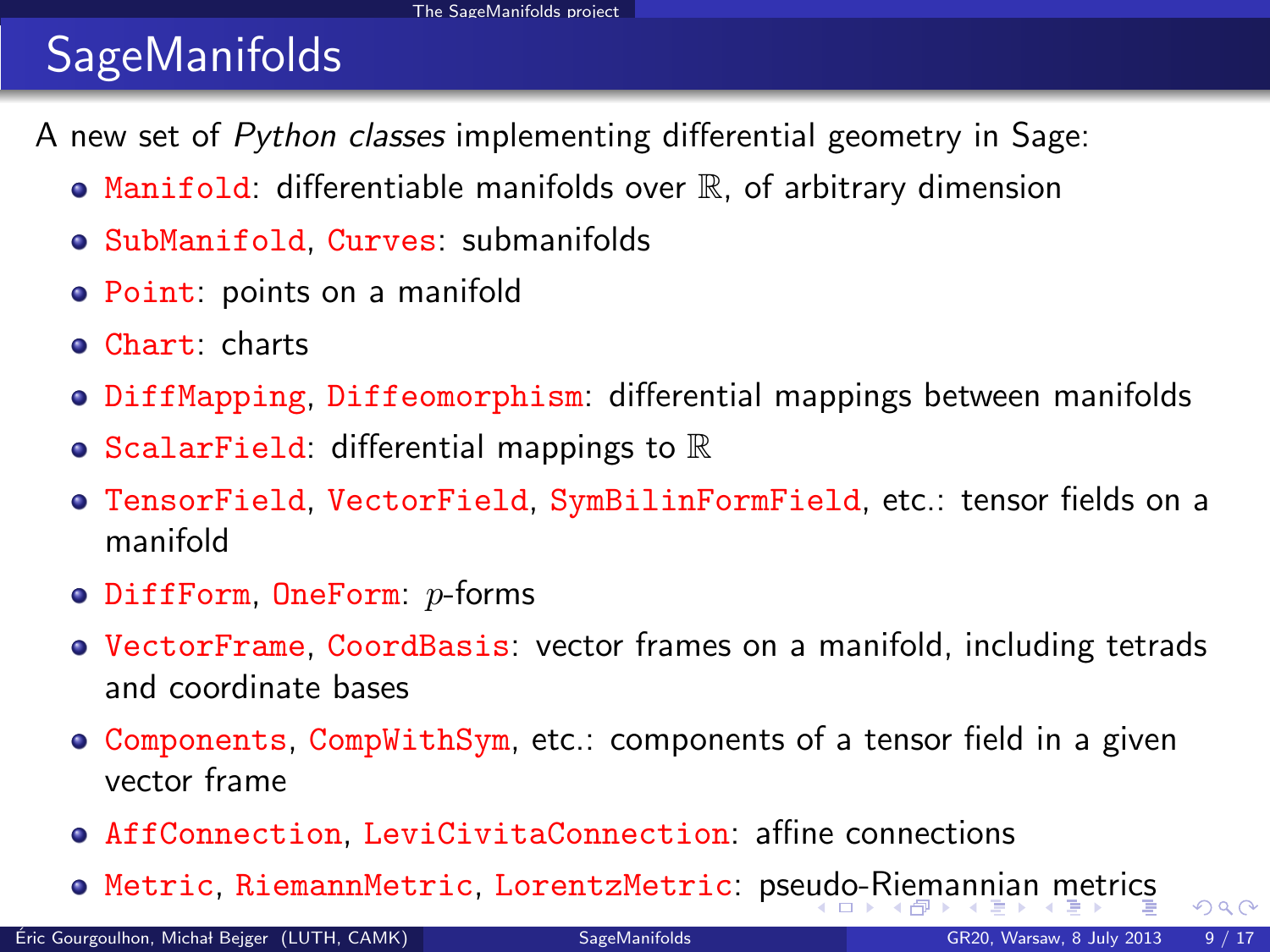[The SageManifolds project](#page-9-0)

### Inheritance diagram of the tensor field classes



画

<span id="page-9-0"></span> $299$ 

メロメ メ御き メミメ メミメ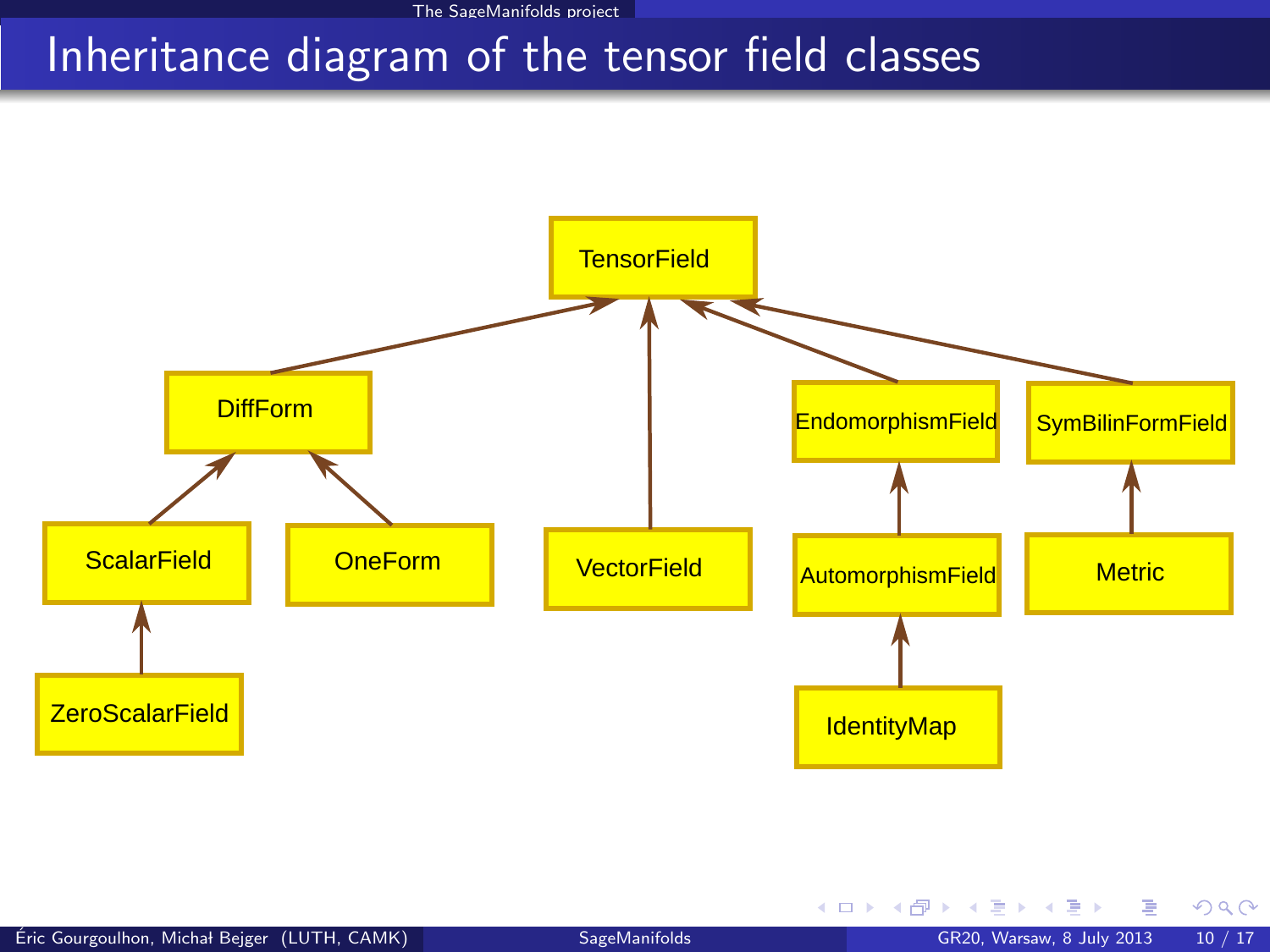### Basic SageManifolds objects are coordinate-free 1. The scalar field case

### Scalar field on the manifold M: (differentiable) mapping  $f : \mathcal{M} \to \mathbb{R}$

A scalar field maps *points*, not *coordinates*, to real numbers  $\implies$  an object f in the ScalarField class has different coordinate representations in different charts defined on  $M$ .

The various coordinate representations are stored as a Python dictionary whose keys are the names of the various charts:

$$
f.\text{express} = \left\{ C : F, \ \hat{C} : \hat{F}, \dots \right\}
$$
\n
$$
\text{with } f(p) = F(\underbrace{x^1, \dots, x^n}_{\text{point}}) = \hat{F}(\underbrace{\hat{x}^1, \dots, \hat{x}^n}_{\text{coord. of } p}) = \dots
$$
\n
$$
\underbrace{\text{word. of } p}_{\text{in chart } \hat{C}}
$$

<span id="page-10-0"></span> $\Omega$ 

**K ロ ト K 何 ト K ヨ ト K**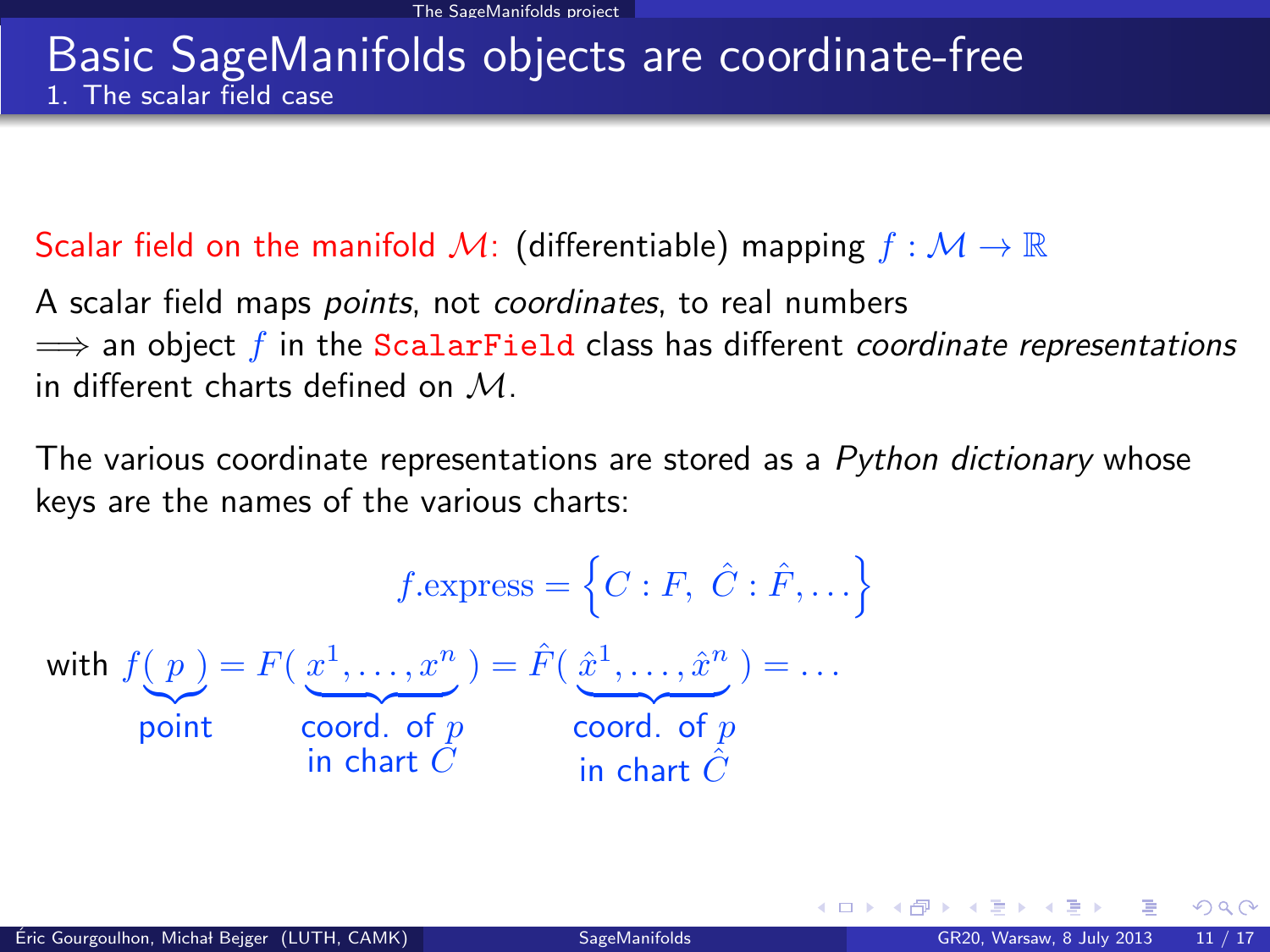### Basic SageManifolds objects are coordinate-free 2. The tensor field case

Given a vector frame  $\left(\boldsymbol{e}_i\right)$  with dual coframe  $\left(\boldsymbol{e}^i\right)$ , the components of a tensor field  $T$  in this frame are scalar fields, since

 $T^i{}_{j...}^{\ldots}= \bm{T}(\bm{e}^i,\ldots,\bm{e}_j,\ldots)$ 

 $\Longrightarrow$  an object  $T$  in the TensorField class has different sets of components  $T^{i...}_{~~j...}$ in different vector frames, each component in a given set being an object of the ScalarField class

The various sets of components are stored as a  $P$ ython dictionary whose keys are the names of the various vector frames:

$$
\boldsymbol{T}.\text{components} = \left\{ (\boldsymbol{e}) : (T^{i}{}^{...}_{j...}), \ (\boldsymbol{\hat{e}}) : (\hat{T}^{i}{}^{...}_{j...}), \ldots \right\}
$$

<span id="page-11-0"></span> $\Omega$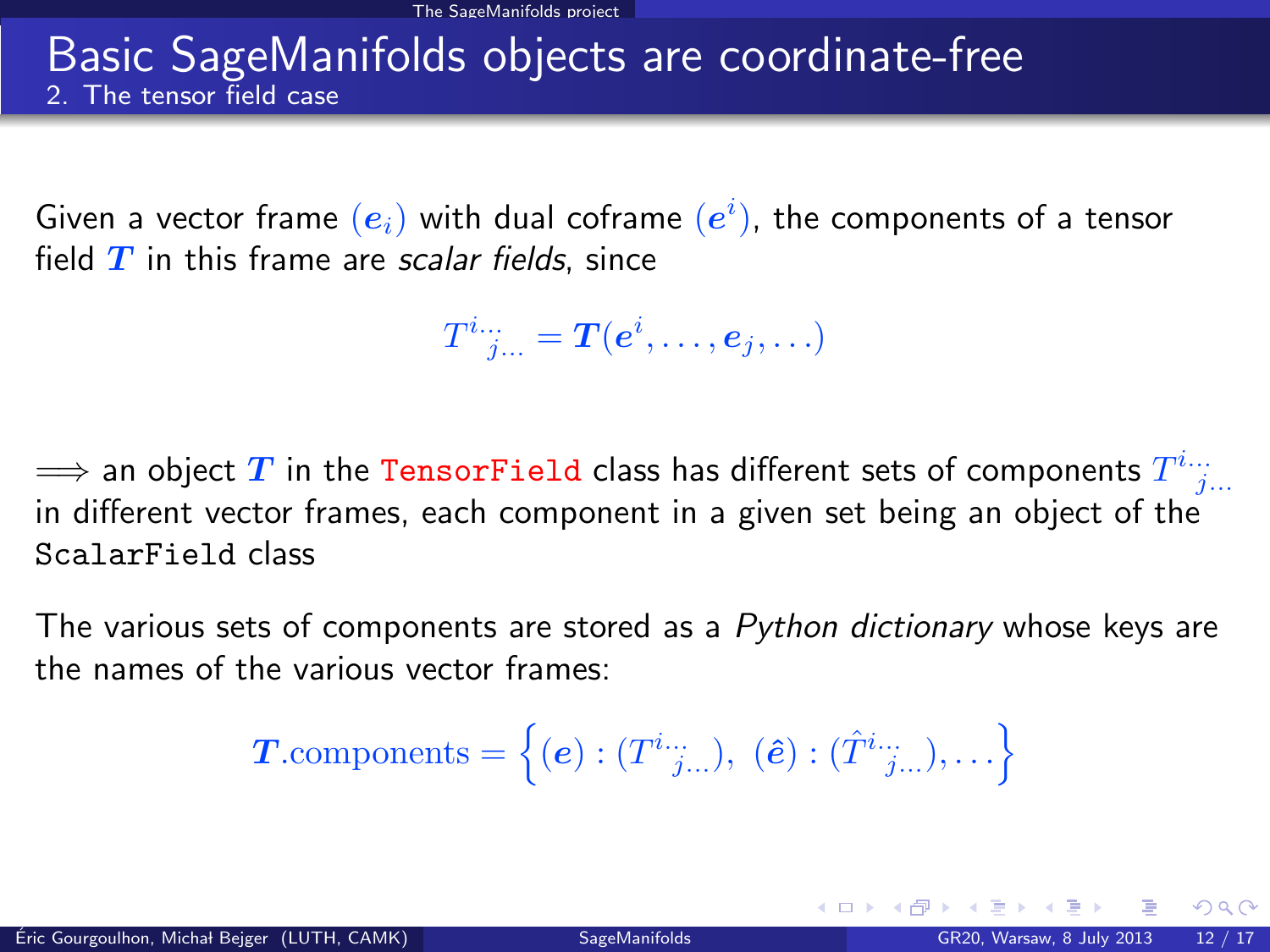### Tensor field implementation

<span id="page-12-0"></span>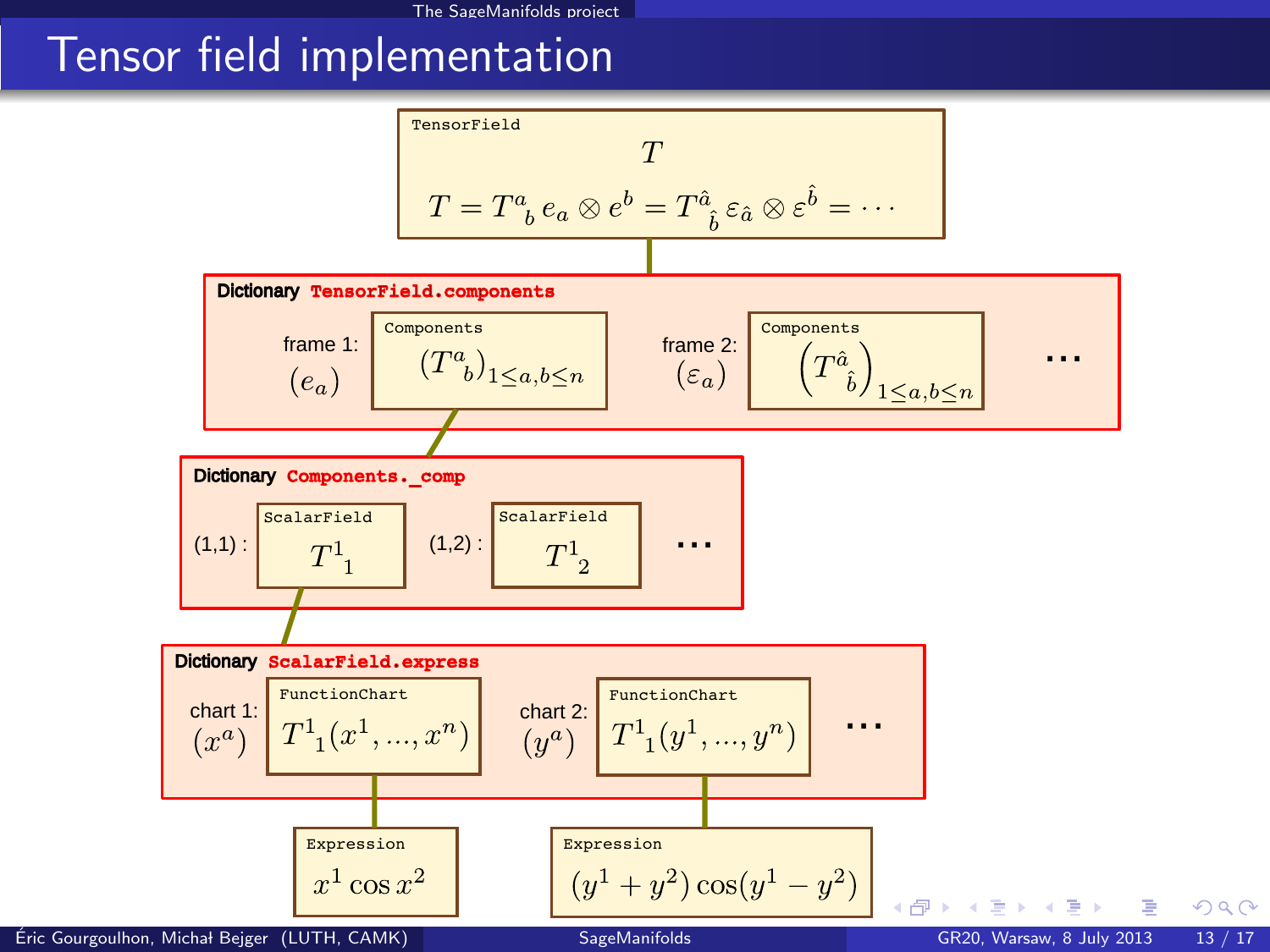# SageManifolds at work: the Kerr-Newman example

1. Checking Maxwell equations

<span id="page-13-0"></span>

|                                                                                                                                                                                  | $\cdot$ $\circ$ $\cdot$ $\bullet$ Google                                                                                                                                                                                                                                                                                                                                                                                                                       |
|----------------------------------------------------------------------------------------------------------------------------------------------------------------------------------|----------------------------------------------------------------------------------------------------------------------------------------------------------------------------------------------------------------------------------------------------------------------------------------------------------------------------------------------------------------------------------------------------------------------------------------------------------------|
| $dX = M.\text{coframe('BL b')}; dX$                                                                                                                                              |                                                                                                                                                                                                                                                                                                                                                                                                                                                                |
| $(dt, dr, d\theta, d\phi)$                                                                                                                                                       |                                                                                                                                                                                                                                                                                                                                                                                                                                                                |
| The electromagnetic field tensor $F$ is formed as [cf. e.g. Eq. (33.5) of Misner, Thorne & Wheeler (1973)]                                                                       |                                                                                                                                                                                                                                                                                                                                                                                                                                                                |
|                                                                                                                                                                                  |                                                                                                                                                                                                                                                                                                                                                                                                                                                                |
| $F = q/rho2^2 * (r^2-a^2*cos(th)^2)*dX(1)$ .wedge(dX(0) - a*sin(th)^2* dX(3) ) + \<br>$2 * q$ /rho $2^2 * a * r * cos(th) * sin(th) * dX(2)$ .wedge((r^2+a^2)* dX(3) - a* dX(0)) |                                                                                                                                                                                                                                                                                                                                                                                                                                                                |
|                                                                                                                                                                                  |                                                                                                                                                                                                                                                                                                                                                                                                                                                                |
| F.set name('F') ; F.show()                                                                                                                                                       |                                                                                                                                                                                                                                                                                                                                                                                                                                                                |
|                                                                                                                                                                                  |                                                                                                                                                                                                                                                                                                                                                                                                                                                                |
|                                                                                                                                                                                  | $F=\bigg(\frac{a^2q\cos\left(\theta\right)^2-qr^2}{a^4\cos\left(\theta\right)^4+2a^2r^2\cos\left(\theta\right)^2+r^4}\bigg)\mathrm{d}t\wedge\mathrm{d}r+\bigg(\frac{2\,a^2q\sin\left(\theta\cos\left(\theta\right)\right)}{a^4\cos\left(\theta\right)^4+2a^2r^2\cos\left(\theta\right)^2+r^4}\bigg)\mathrm{d}t\wedge\mathrm{d}\theta+\bigg(\frac{\big(a^2q\cos\left(\theta\right)^2-aqr^2\big)\sin\left(\theta\right)^2}{a^4\cos\left(\theta\right)^4+2a^2r^2$ |
|                                                                                                                                                                                  |                                                                                                                                                                                                                                                                                                                                                                                                                                                                |
|                                                                                                                                                                                  |                                                                                                                                                                                                                                                                                                                                                                                                                                                                |
| The Hodge dual of $F$ :                                                                                                                                                          |                                                                                                                                                                                                                                                                                                                                                                                                                                                                |
| star $F = F$ .hodge star(g) ; star $F$ .show()                                                                                                                                   |                                                                                                                                                                                                                                                                                                                                                                                                                                                                |
|                                                                                                                                                                                  |                                                                                                                                                                                                                                                                                                                                                                                                                                                                |
|                                                                                                                                                                                  |                                                                                                                                                                                                                                                                                                                                                                                                                                                                |
|                                                                                                                                                                                  |                                                                                                                                                                                                                                                                                                                                                                                                                                                                |
|                                                                                                                                                                                  | $\star F=\bigg(\frac{2\mathit{a} \varphi\mathit{c} \cos\left(\theta\right)}{\mathit{a}^{4}\mathit{c} \cos\left(\theta\right)^{4}+\mathit{a}^{2}r^{2} \cos\left(\theta\right)^{2}+\mathit{r}^{4}}\bigg)\mathrm{d}t\wedge\mathrm{d}r+\bigg(-\frac{\big(\mathit{a}^{3}\mathit{q}\mathit{c} \cos\left(\theta\right)^{2}-\mathit{a} \varphi\mathit{r}^{2}\big)\sin\left(\theta\right)}{\mathit{a}^{4}\mathit{c} \cos\left(\theta\right)^{4}+2\mathit{a}^{2}r^{2}$   |
|                                                                                                                                                                                  |                                                                                                                                                                                                                                                                                                                                                                                                                                                                |
| <b>Maxwell equations</b>                                                                                                                                                         |                                                                                                                                                                                                                                                                                                                                                                                                                                                                |
| Let us check that $F$ obeys the two (source-free) Maxwell equations:                                                                                                             |                                                                                                                                                                                                                                                                                                                                                                                                                                                                |
| xder(F) . show()                                                                                                                                                                 |                                                                                                                                                                                                                                                                                                                                                                                                                                                                |
| $dF = 0$                                                                                                                                                                         |                                                                                                                                                                                                                                                                                                                                                                                                                                                                |
| xder(star F).show()                                                                                                                                                              |                                                                                                                                                                                                                                                                                                                                                                                                                                                                |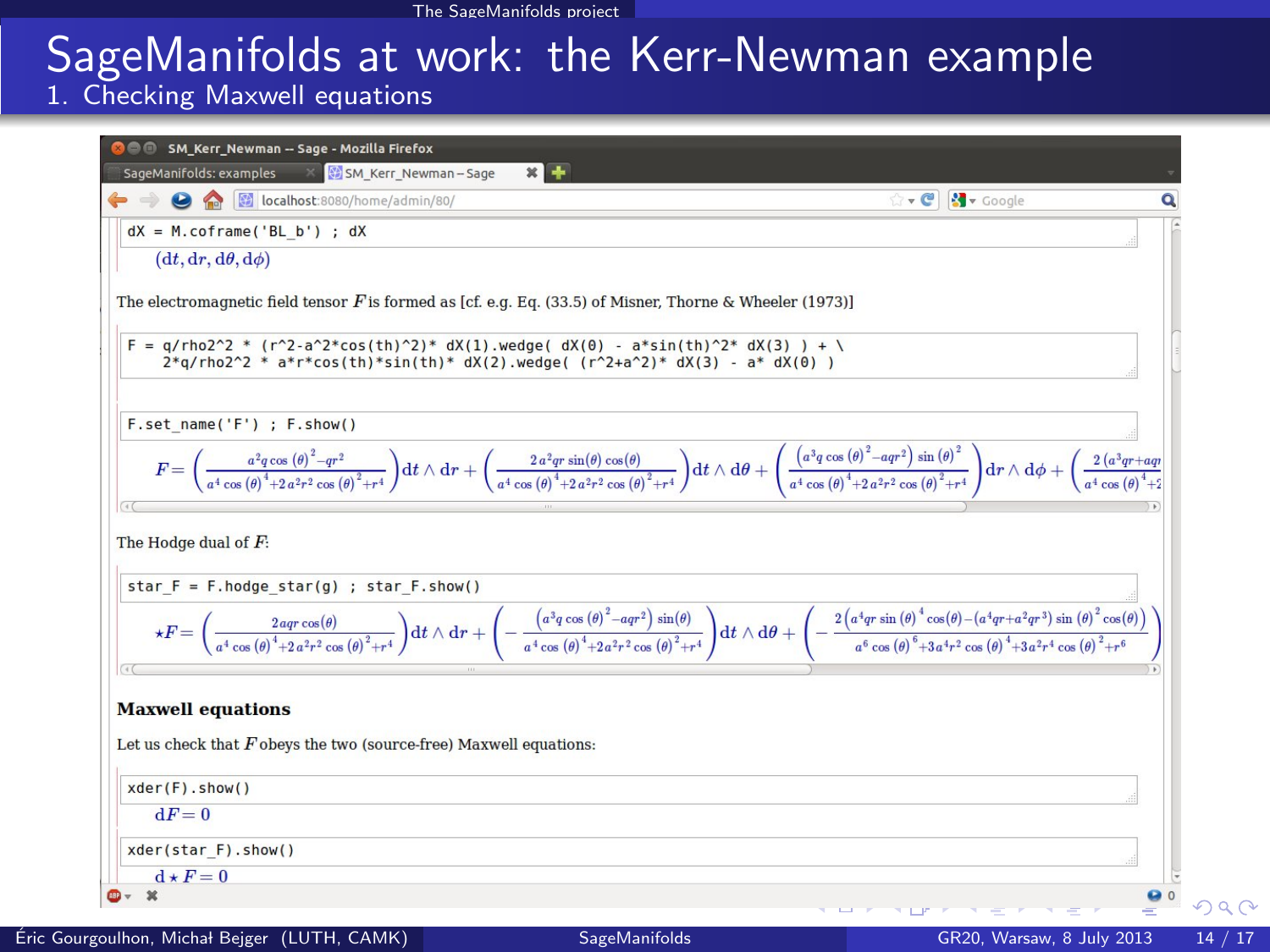# SageManifolds at work: the Kerr-Newman example

### 2. Checking Einstein equations

<span id="page-14-0"></span>

| ocalhost:8080/home/admin/86/                                                                                                                                                                                                                                            | → C B v Google |
|-------------------------------------------------------------------------------------------------------------------------------------------------------------------------------------------------------------------------------------------------------------------------|----------------|
| The Einstein tensor is                                                                                                                                                                                                                                                  |                |
| $G = g.ricci() - 1/2*g.ricci scalar() *g ; print G$                                                                                                                                                                                                                     |                |
| field of symmetric bilinear forms '+Ric(g)' on the 4-dimensional<br>manifold 'M'                                                                                                                                                                                        |                |
| Since the Ricci scalar is zero, the Einstein tensor reduces to the Ricci tensor:                                                                                                                                                                                        |                |
| $G == q.ricci()$                                                                                                                                                                                                                                                        |                |
| True                                                                                                                                                                                                                                                                    |                |
| The invariant $F_{\mu\nu}F^{\mu\nu}$ of the electromagnetic field:                                                                                                                                                                                                      |                |
| $F2 = F.\text{contract}(0, F.\text{up}(q), 0).$ self contract(0, 1) ; print F2<br>scalar field on the 4-dimensional manifold 'M'                                                                                                                                        |                |
| F2.show()                                                                                                                                                                                                                                                               |                |
| $(t,r,\theta,\phi)\mapsto-\frac{2\left(a^4q^2\cos\left(\theta\right)^4-6\,a^2q^2r^2\cos\left(\theta\right)^2+q^2r^4\right)}{a^8\cos\left(\theta\right)^8+4\,a^6r^2\cos\left(\theta\right)^6+6\,a^4r^4\cos\left(\theta\right)^4+4\,a^2r^6\cos\left(\theta\right)^2+r^8}$ |                |
| The energy-momentum tensor of the electromagnetic field:                                                                                                                                                                                                                |                |
| T = $1/(4*pi)*($ F.contract(0, F.up(g, 0), 0) - $1/4*F2 * q$ ); print T                                                                                                                                                                                                 |                |
| tensor field of type (0,2) on the 4-dimensional manifold 'M'                                                                                                                                                                                                            |                |
| Check of the Einstein equation:                                                                                                                                                                                                                                         |                |
| $G == 8 * pi * T$                                                                                                                                                                                                                                                       |                |
| True                                                                                                                                                                                                                                                                    |                |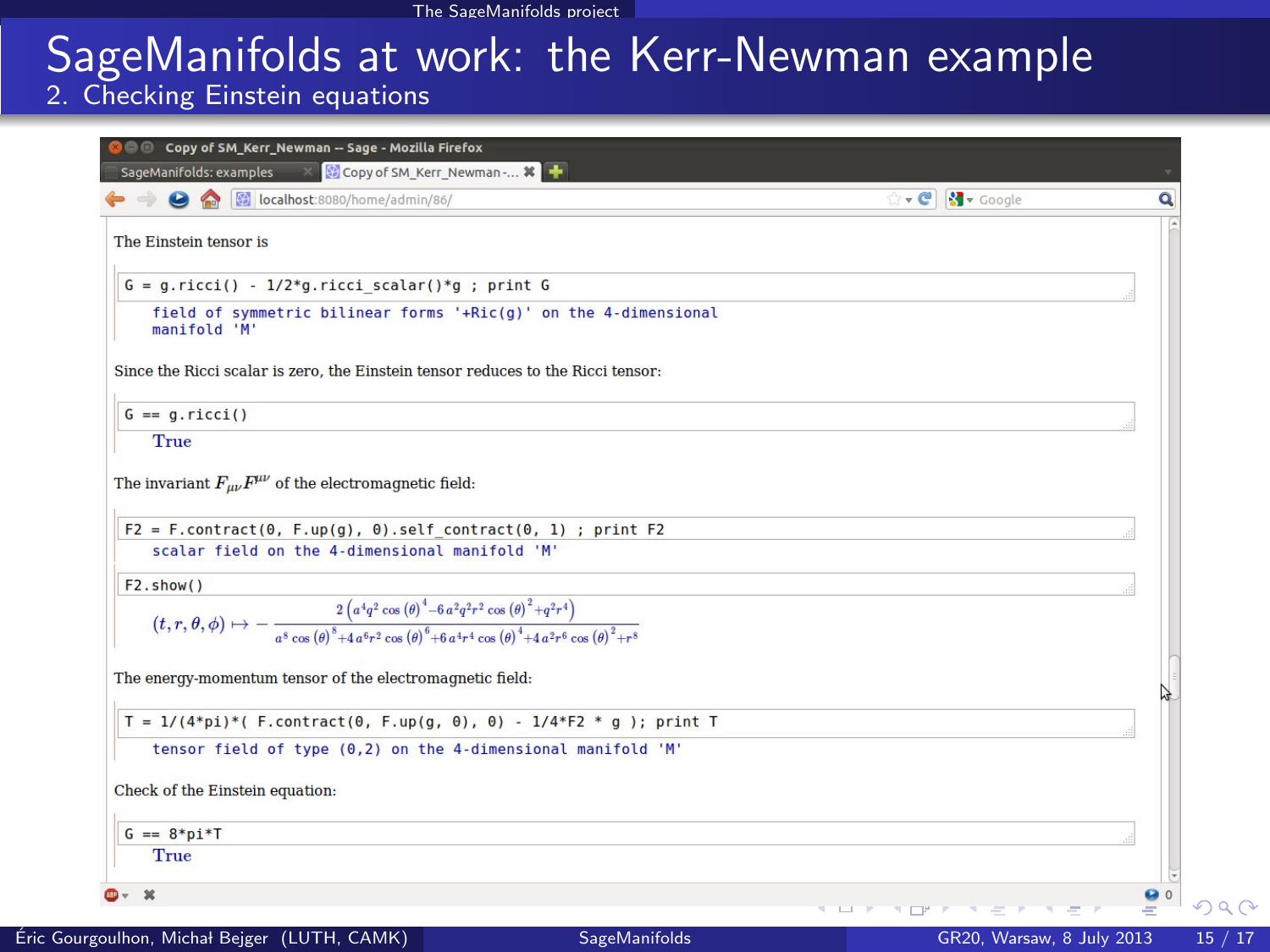### **Outline**

1 [An overview of Sage](#page-2-0)

[The SageManifolds project](#page-5-0)



<span id="page-15-0"></span> $\triangleright$   $\rightarrow$   $\equiv$ 

**K ロ ▶ K 御 ▶ K 君**